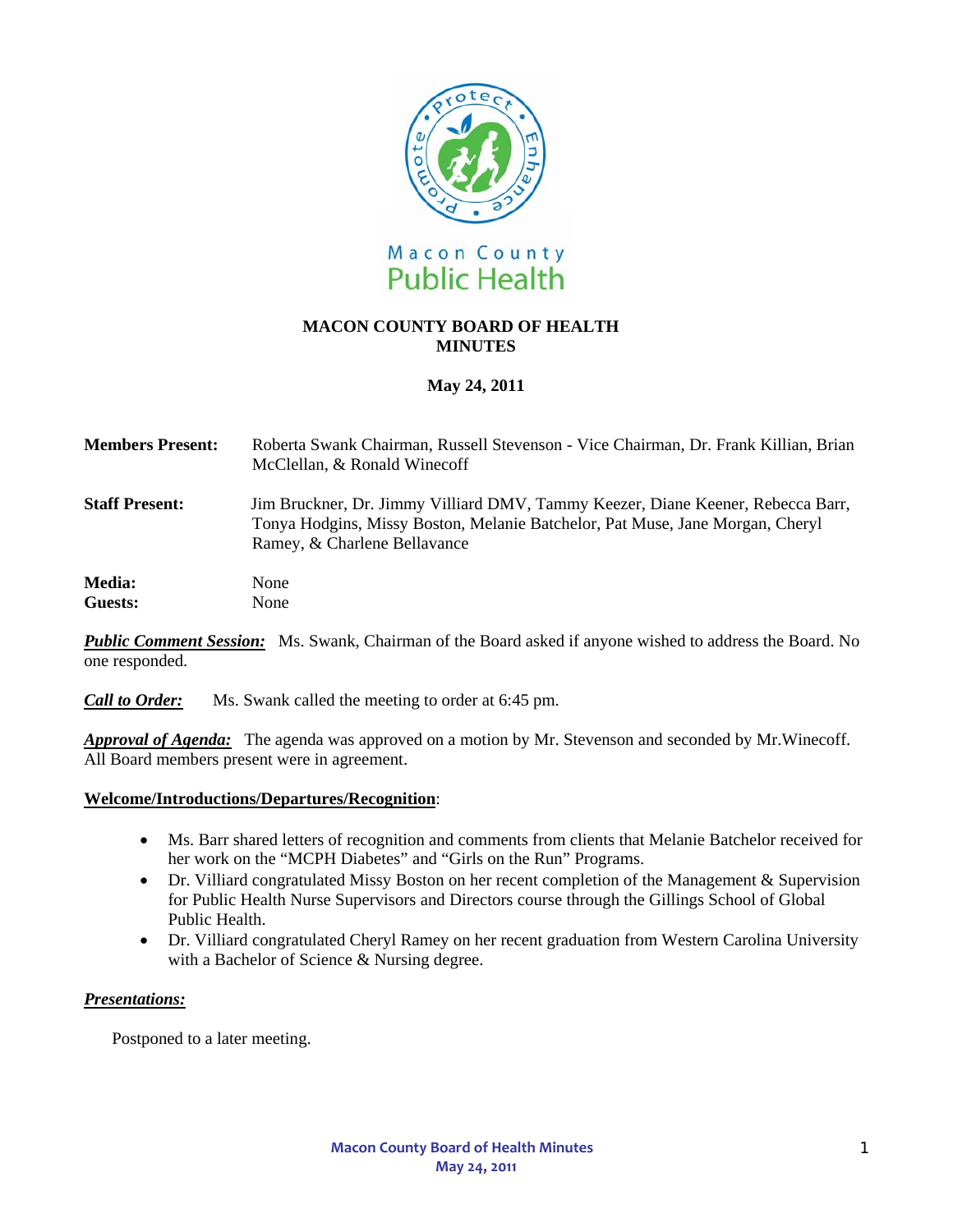*Approve Minutes of Previous Meeting of April 26, 2011:* Minutes from the April 26, 2011 meeting were approved with a motion by Mr. Winecoff and seconded by Mr. Stevenson. All Board members present were in agreement.

## *Old Business:*

## **Budget Update**

Ms. Keezer gave an update of the MCPH budget for year 2011-2012. She stated that there is an increase in revenue that was not expected that was received from Medicaid Cost Settlement. Each year, health departments receive an adjustment from Medicaid to offset certain expenses for various programs that health departments participate in. This year, the actual amount was greater than expected because there was a change in the formula for calculating dental services Medicaid Cost Settlement dollars. This change in calculation resulted in net gain for the county.

MCPH proposed budget reflected a reduction of county funds of 5.5% from FY 11. When presented to the County Manager for approval, the County Manager requested an additional 0.7% reduction of requested funds for a total reduction of 6.2%. The primary reduction made by the county manager was from the adult dental program.

Mr. Stevenson asked about why the County manager wanted an additional reduction. Ms. Keezer stated that it was primarily because of the changes in the Adult Dental Program.

A motion to leave the FY 12 Budget as it was proposed by the County at this time and leave the budget amount the way it is was made by Mr. Winecoff, seconded by Dr. Killian all board members present were in agreement.

#### **Legislative update**

There are currently several House and Senate Bills at the state level that are being proposed that will reduce services or eliminate programs MCPH is involved. These include possible elimination of some state positions for environmental health services. The WADE (Wastewater Discharge Elimination Program, Private Drinking Well Water Program, and the Pest Management Program. Also up for elimination is centralized training for environmental health specialists.

These program or service eliminations do not mean that the programs or services will go away at the local level. What this means is counties will still be responsible for provision and enforcement activities associated with these services; however, there will not be state or regional consultants available to support efforts. Counties will also be required to develop their own environmental health specialist training programs

Additional proposals include the abolishment of state Health & Wellness Trust Program which could eliminate a health education position within MCPH. The TRU program now being offered at Mountain View Intermediate School, Macon Middle School and Franklin High School would not have the resources now provided by MCPH through the health education position. Students are actively petitioning for that program to continue.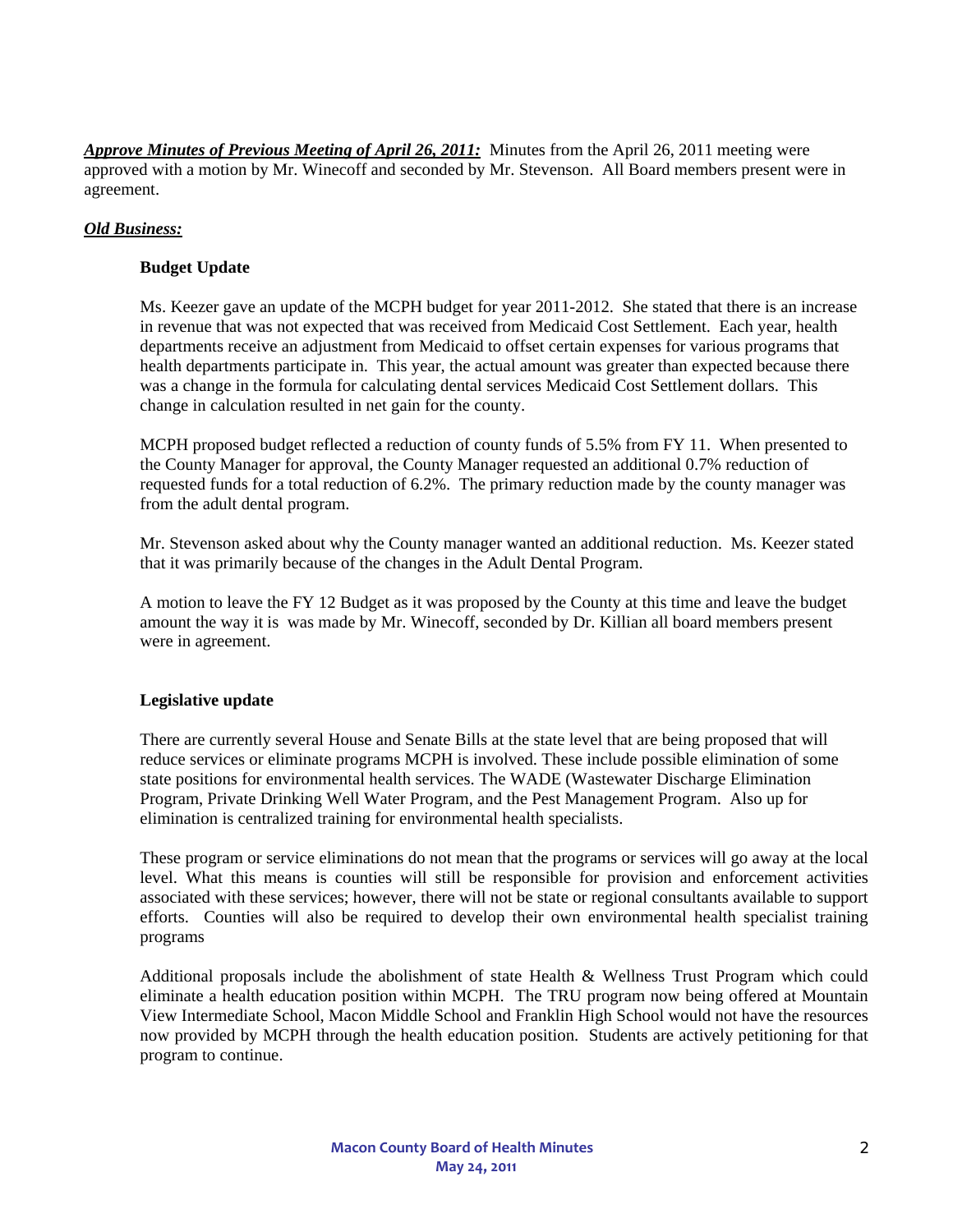Further cuts in the Medicaid program are expected with the reduction in Adult Medicaid Dental services; the elimination of NC Health Choice dental services; the reduction of state BCCCP (Breast and Cervical Cancer Program) funds that provide mammograms to uninsured women between the ages of 40  $\&$  49; and, the reduction of federal block grant funds that support services such as Family Planning, Health Promotion, and WIC Program.

Mr. Stevenson asked if any of these proposals been passed.

Mr. Bruckner stated that at this time, they had cleared in the House and were about to be finalized in the Senate. Once through the Senate they would go back to the House again before going to the governor for signature.

Bills of Interest:

HOUSE BILL 200: Now in the Senate referred to the Committee on Appropriations/Base Budget - an act to make base budget appropriations for current operations of state departments, institutions, and agencies; to enact budget related amendments; and to reorganize state government.

SENATE BILL 433: Engrossed 4/27/2011 - an act concerning administration of human services in counties that have elected to consolidate those services directly either under the county or under a consolidated human service board, and to make that statute statewide in applicability.

HOUSE BILL 580: Referred to Committee on Health and Human Services - an act concerning administration of human services in counties that have elected to consolidate those services directly either under the county or under a consolidated human service board, and to make that statute statewide in applicability.

SENATE BILL 552: Referred to Committee on Referred to Committee on Health Care - Regional Public Health Authority Pilot.

## *New Business:*

### **MCPH Fee Plan**

Ms. Hodgins stated that the Fee Plan has only minor changes. Page 9 of nutrition services has changed and they would propose these changes be made effective June 1, 2011. They are using a 40% sliding fee scale currently but they are proposing to use 20% sliding scale but starting with a higher service fee.

A motion to approve the new Billing and Collection Policies and Fee Schedules as presented was made by Mr. Winecoff, and seconded by Dr. Killian. All Board members present were in agreement.

#### **Dental Clinic**

Dr. Villiard reported that our current full time dentist submitted his letter of resignation and his last day will be May  $26^{th}$ . We have been in touch with two dentists, both new graduates, but thus far have not had any success finding a replacement.

## **HWTF**

Ms. Barr reported that there is a bill being proposed that will eliminate all of the Health & Wellness Trust Fund dollars. In addition, the bill also abolishes the HWTF. This affects MCPH's Tobacco grant that currently funds a full time health educator position and has since 2003. If the bill passes it would be